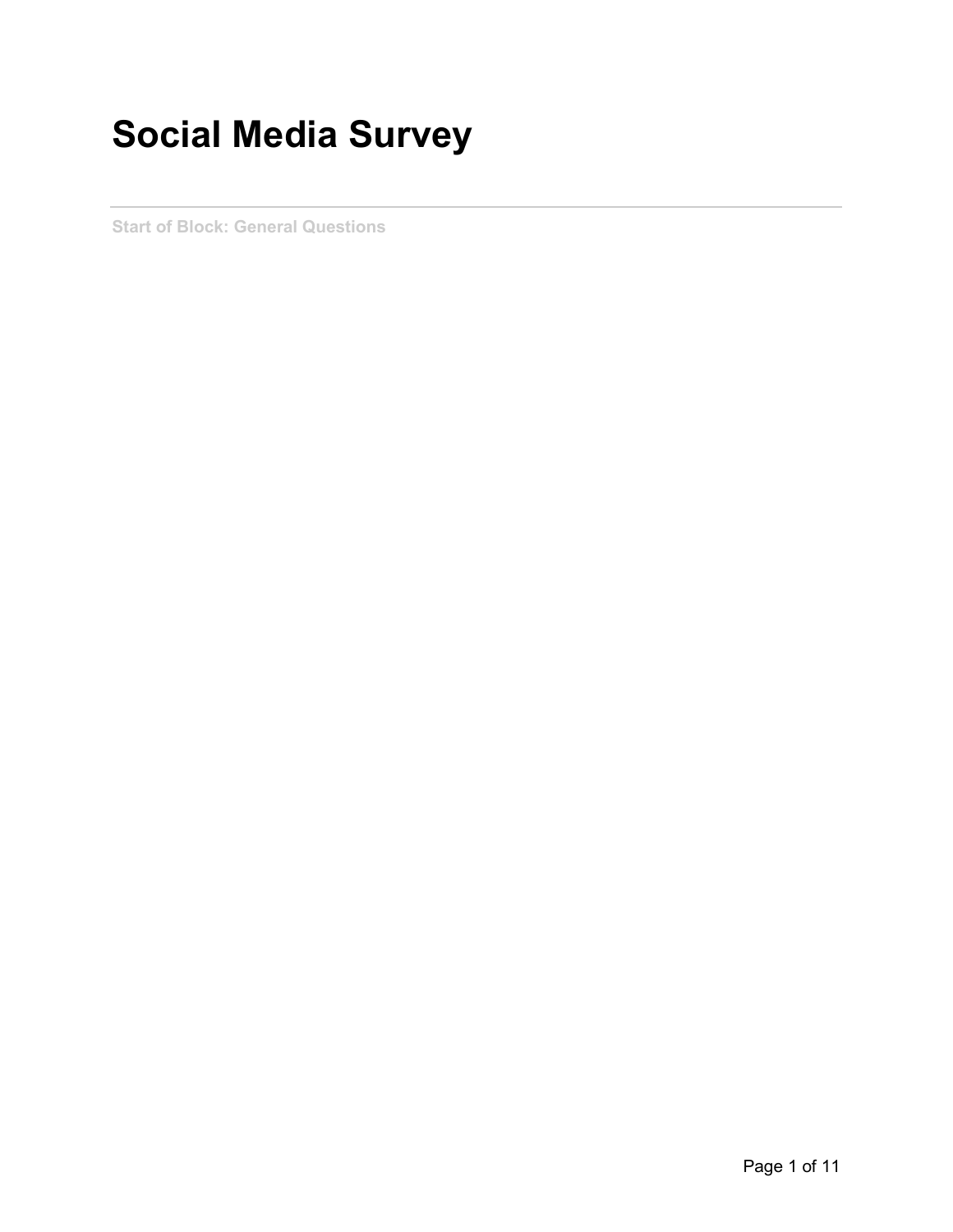Q1 Which specialty are you applying to? (Select all that apply)

| Anesthesiology (1)                        |
|-------------------------------------------|
| Child Neurology (2)                       |
| Dermatology (3)                           |
| Diagnostic Radiology (4)                  |
| Emergency Medicine (5)                    |
| Family Medicine (6)                       |
| General Surgery (7)                       |
| Internal Medicine (8)                     |
| Internal Medicine/Pediatrics (9)          |
| Interventional Radiology (10)             |
| Neurological Surgery (11)                 |
| Neurology (12)                            |
| Obstetrics and Gynecology (13)            |
| Orthopaedic Surgery (14)                  |
| Otolaryngology (15)                       |
| Pathology (16)                            |
| Pediatrics (17)                           |
| Physical Medicine and Rehabilitation (18) |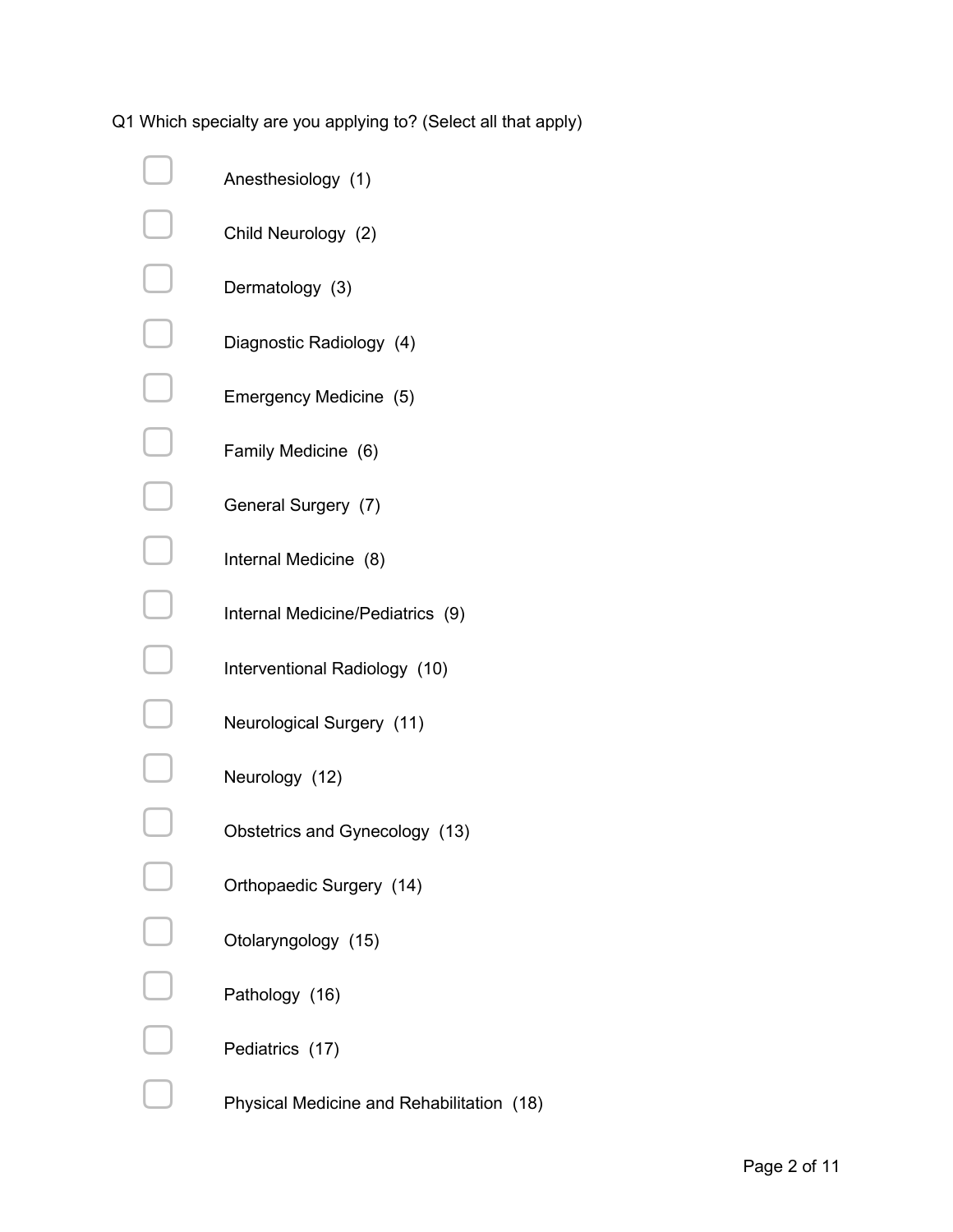|         | Plastic Surgery (19)    |
|---------|-------------------------|
|         | Psychiatry (20)         |
|         | Radiation Oncology (21) |
|         | Vascular Surgery (22)   |
| _______ |                         |

Q2 Residency-based social media pages were available for approximately what percentage of programs in which you were interested?

| $\bigcirc$ >90% of programs (1)          |  |
|------------------------------------------|--|
| $\bigcirc$ 75-90% (2)                    |  |
| $\bigcirc$ 50-74% (3)                    |  |
| $\bigcirc$ 25-49% (4)                    |  |
| $\bigcirc$ Less than 25% of programs (5) |  |
|                                          |  |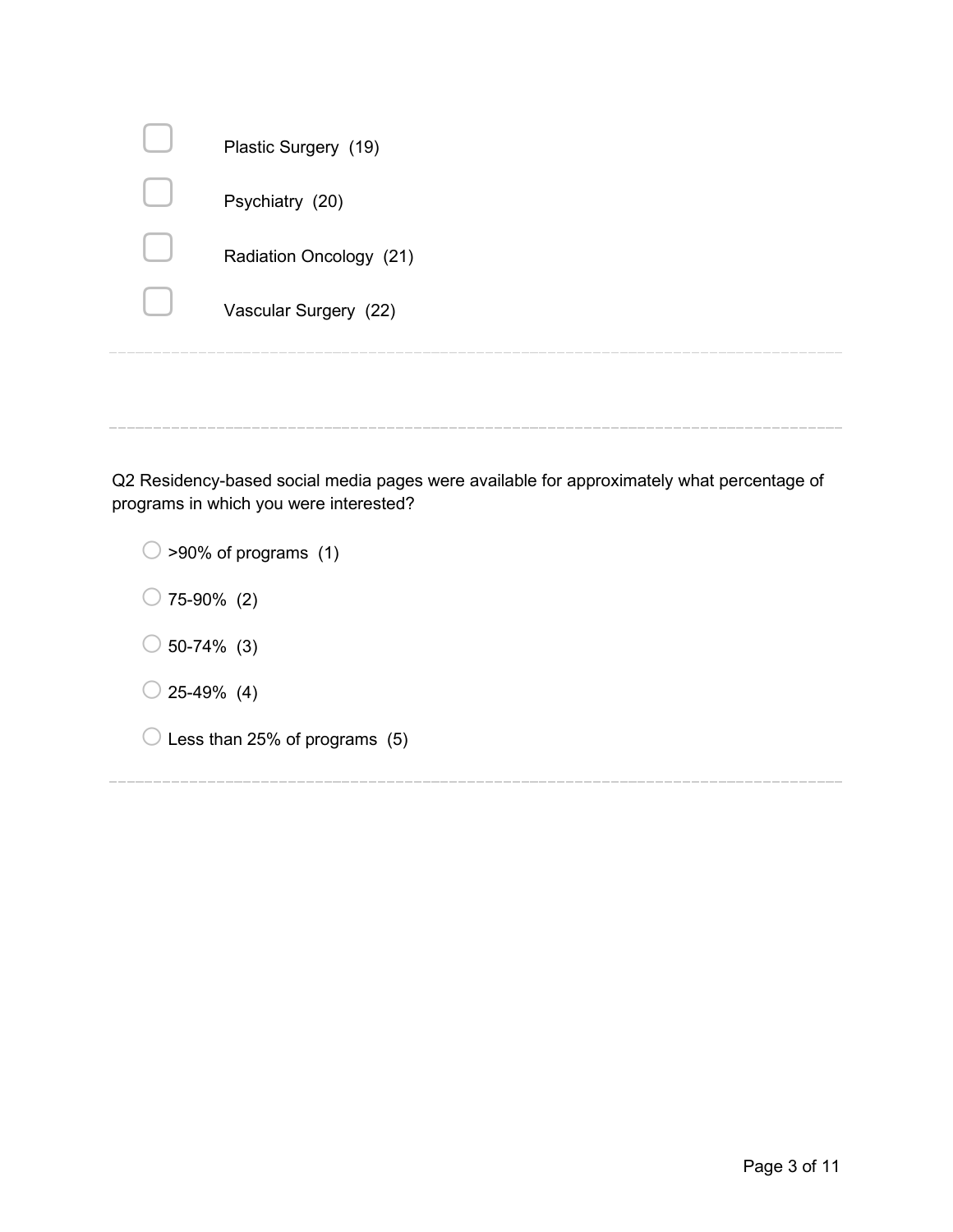Q3 Which of the following resources did you use to learn about residency programs? (Select all that apply)

| Doximity (1)                           |
|----------------------------------------|
| Facebook (2)                           |
| Twitter (3)                            |
| Instagram (4)                          |
| Snapchat (5)                           |
| LinkedIn (6)                           |
|                                        |
| Research Gate (7)                      |
| Official Residency Program Website (8) |
| Other (9)                              |
|                                        |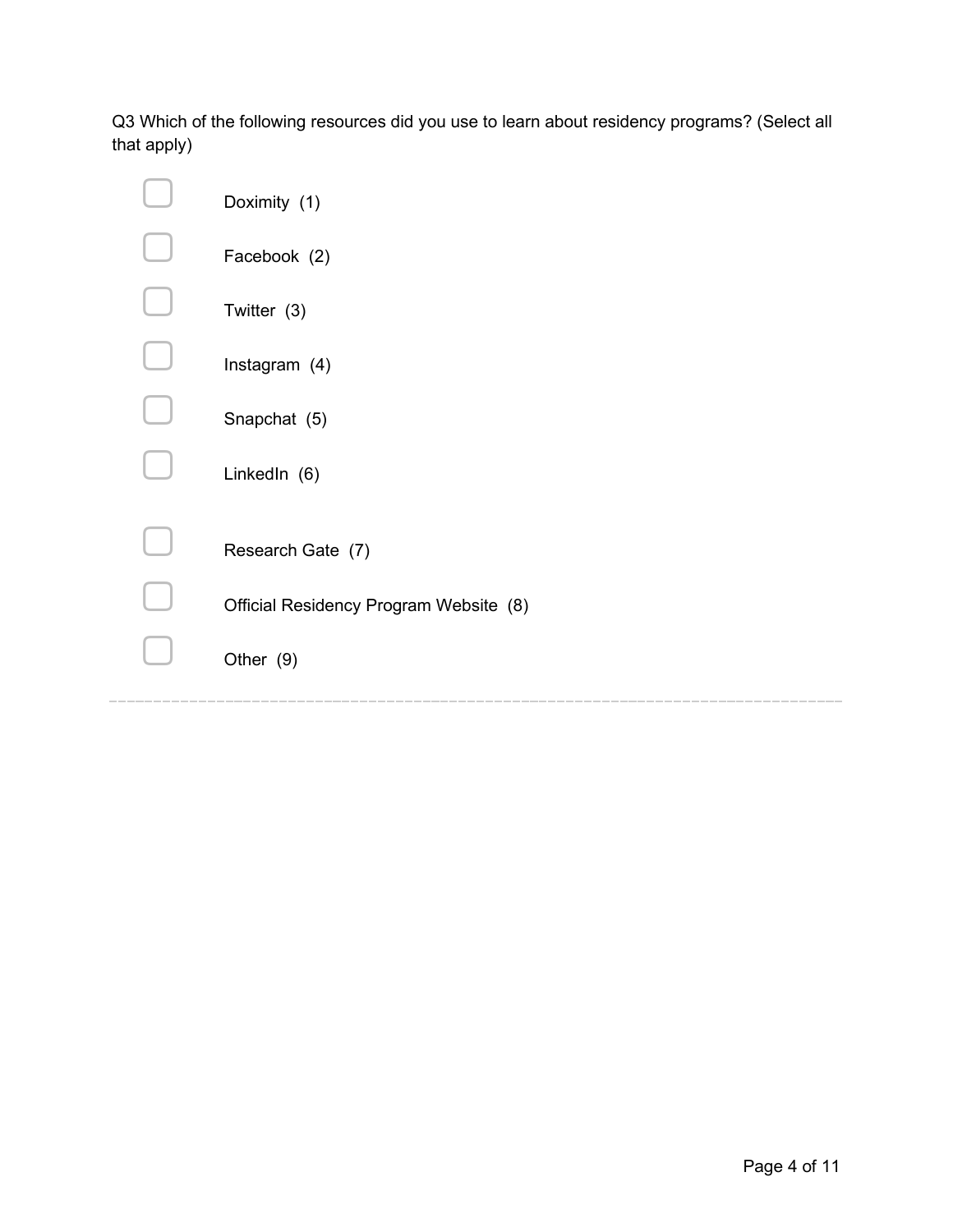Q4 Which social media platform did you most frequently use to learn about residency programs? (Select only one)

| Doximity (1)                           |
|----------------------------------------|
| Facebook (2)                           |
| Twitter (3)                            |
| Instagram (4)                          |
| Snapchat (5)                           |
| LinkedIn (6)                           |
| Research Gate (7)                      |
| Official Residency Program Website (8) |
| Other (9)                              |

**End of Block: General Questions**

**Start of Block: Agree/Disagree Questions**

Q5 Residency-based social media pages were widely available and easily accessible for me as an applicant.

| $\bigcirc$ Strongly agree (1) |  |
|-------------------------------|--|
|-------------------------------|--|

- $\bigcirc$  Somewhat agree (2)
- $\bigcirc$  Neither agree nor disagree (3)
- $\bigcirc$  Somewhat disagree (4)
- $\bigcirc$  Strongly disagree (5)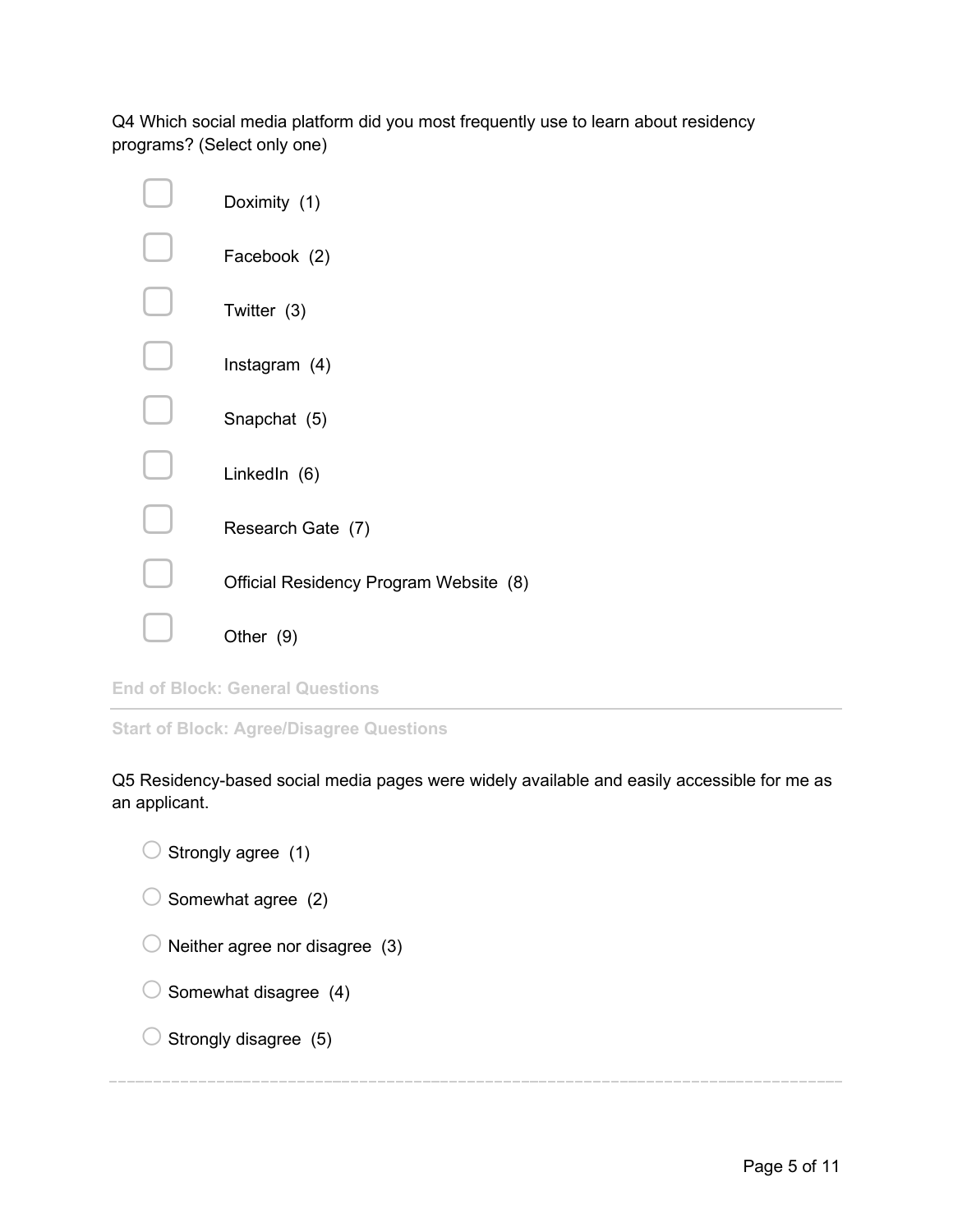Q6 Residency-based social media pages are an effective way to inform applicants about the associated residency program.

 $\bigcirc$  Strongly agree (1)

 $\bigcirc$  Somewhat agree (2)

 $\bigcirc$  Neither agree nor disagree (3)

 $\bigcirc$  Somewhat disagree (4)

 $\bigcirc$  Strongly disagree (5)

Q7 Residency-based social media pages had an impact on my perception of the associated program.

 $\bigcirc$  Strongly agree (1)  $\bigcirc$  Somewhat agree (2)  $\bigcirc$  Neither agree nor disagree (3)  $\bigcirc$  Somewhat disagree (4)  $\bigcirc$  Strongly disagree (5)

Q8 Residency-based social media accounts positively impacted my opinion of the program.

 $\bigcirc$  Strongly agree (1)  $\bigcirc$  Somewhat agree (2)  $\bigcirc$  Neither agree nor disagree (3)  $\bigcirc$  Somewhat disagree (4)

 $\bigcirc$  Strongly disagree (5)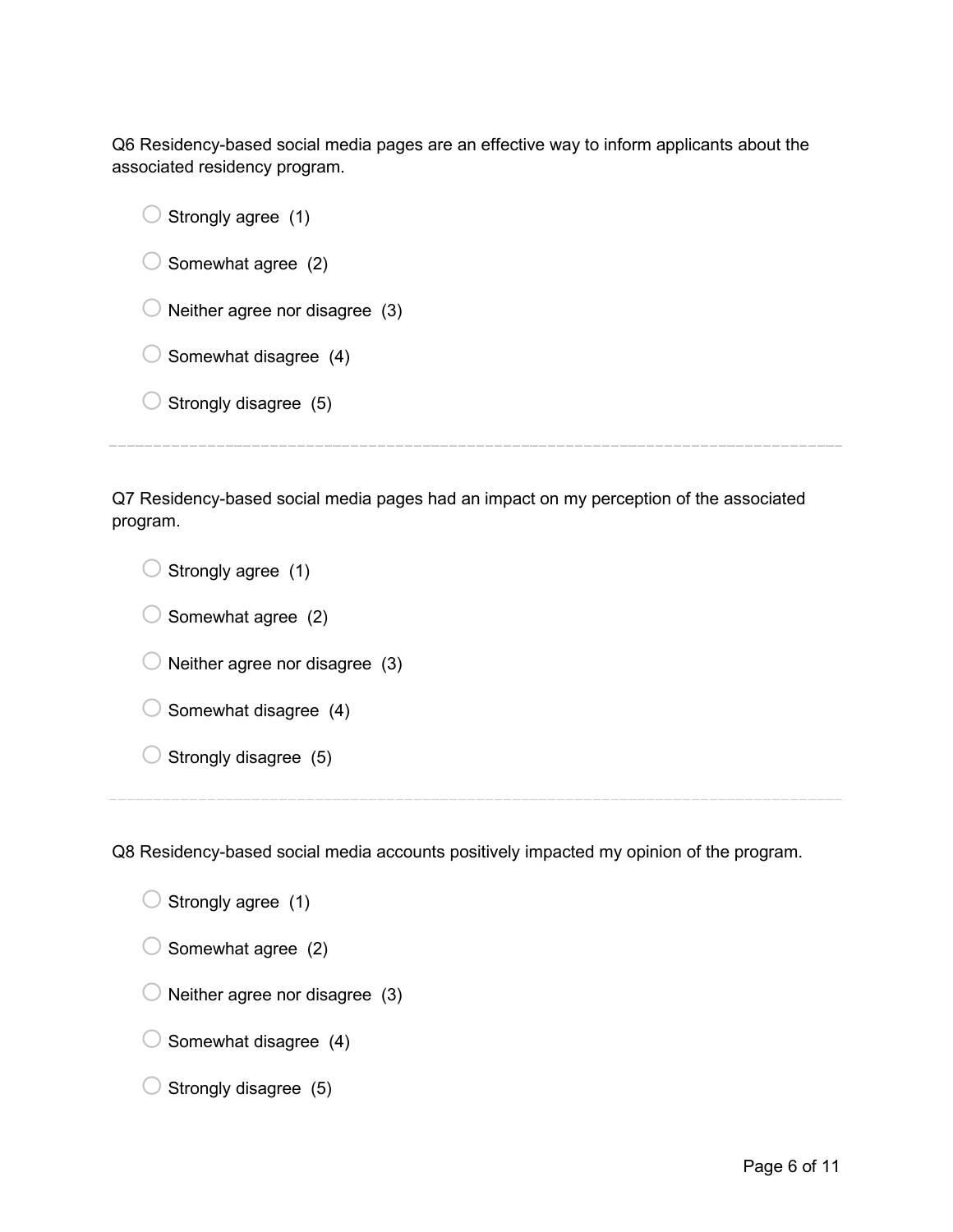Q9 The presence of a residency-based social media account improved the program's professional image*.*

| Strongly agree (1)             |
|--------------------------------|
| Somewhat agree (2)             |
| Neither agree nor disagree (3) |
| Somewhat disagree (4)          |
| Strongly disagree (5)          |
|                                |

Q10 The presence of a residency-based social media account improved my perception of a program's prestige.

 $\bigcirc$  Strongly agree (1)  $\bigcirc$  Somewhat agree (2)  $\bigcirc$  Neither agree nor disagree (3)  $\bigcirc$  Somewhat disagree (4)  $\bigcirc$  Strongly disagree (5)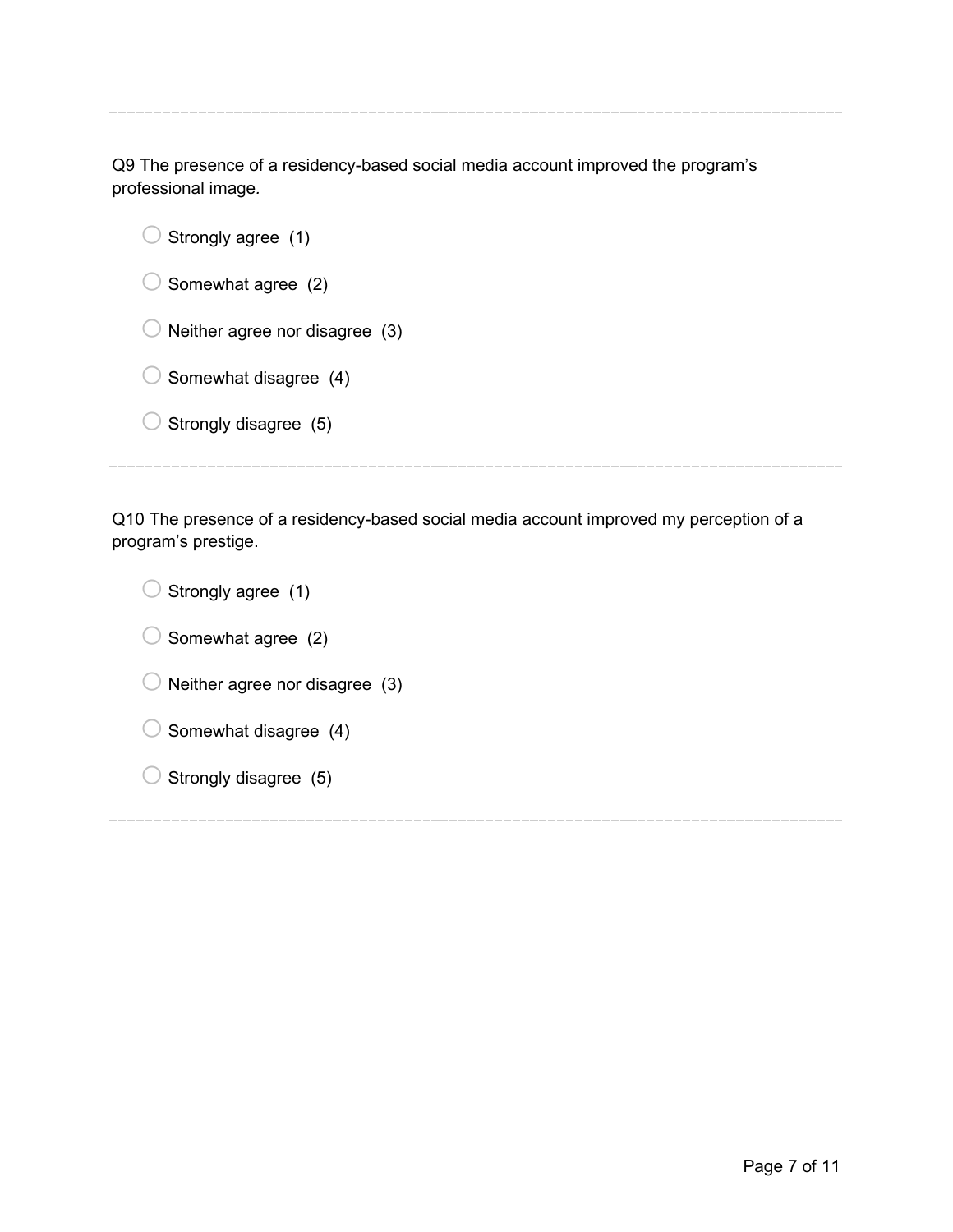Q11 The presence of a residency-based social media account helped programs exhibit their culture and camaraderie among residents, faculty and staff.

| Strongly agree (1)             |
|--------------------------------|
| Somewhat agree (2)             |
| Neither agree nor disagree (3) |
| Somewhat disagree (4)          |
| Strongly disagree (5)          |
|                                |

Q12 The presence of a residency-based social media account made the program appear more transparent.

 $\bigcirc$  Strongly agree (1)  $\bigcirc$  Somewhat agree (2)  $\bigcirc$  Neither agree nor disagree (3)  $\bigcirc$  Somewhat disagree (4)  $\bigcirc$  Strongly disagree (5)

Q13 Social media will have a significant impact on applicant perceptions of programs during the current residency cycle due to Covid-19 limitations (i.e. Lack of in person interviews).

 $\bigcirc$  Strongly agree (1)  $\bigcirc$  Somewhat agree (2)  $\bigcirc$  Neither agree nor disagree (3)  $\bigcirc$  Somewhat disagree (4)

 $\bigcirc$  Strongly disagree (5)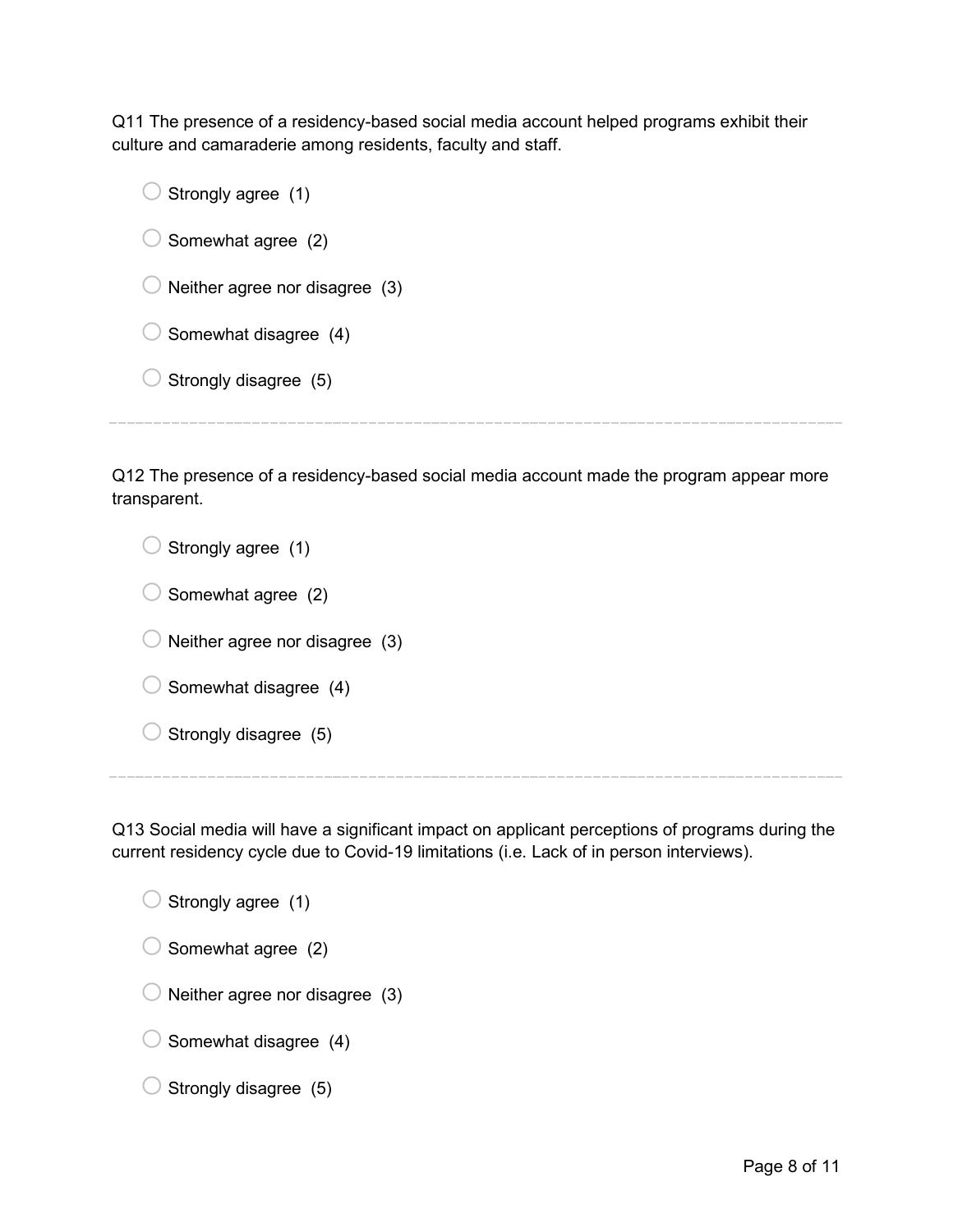Q14 Social media accounts will have less of an impact on applicant perceptions during future application cycles not limited by Covid-19 safety measures (i.e. Lack of in person interviews).

 $\bigcirc$  Strongly agree (1)

 $\bigcirc$  Somewhat agree (2)

 $\bigcirc$  Neither agree nor disagree (3)

 $\bigcirc$  Somewhat disagree (4)

 $\bigcirc$  Strongly disagree (5)

Q15 Please rank the following in terms of which types of social media posts were most helpful in learning about the associated residency program:

- \_\_\_\_\_\_ Social events/camaraderie (1)
- Research production (2)

\_\_\_\_\_\_ Education (conferences, didactics, dissections, etc.) (3)

Faculty or resident biographical posts (4)

**Example 2** Resources or facilities (5)

- Perks of residency geographical location (6)
- \_\_\_\_\_\_ Highlighting resident hobbies (7)

**End of Block: Agree/Disagree Questions**

**Start of Block: Demographic questions**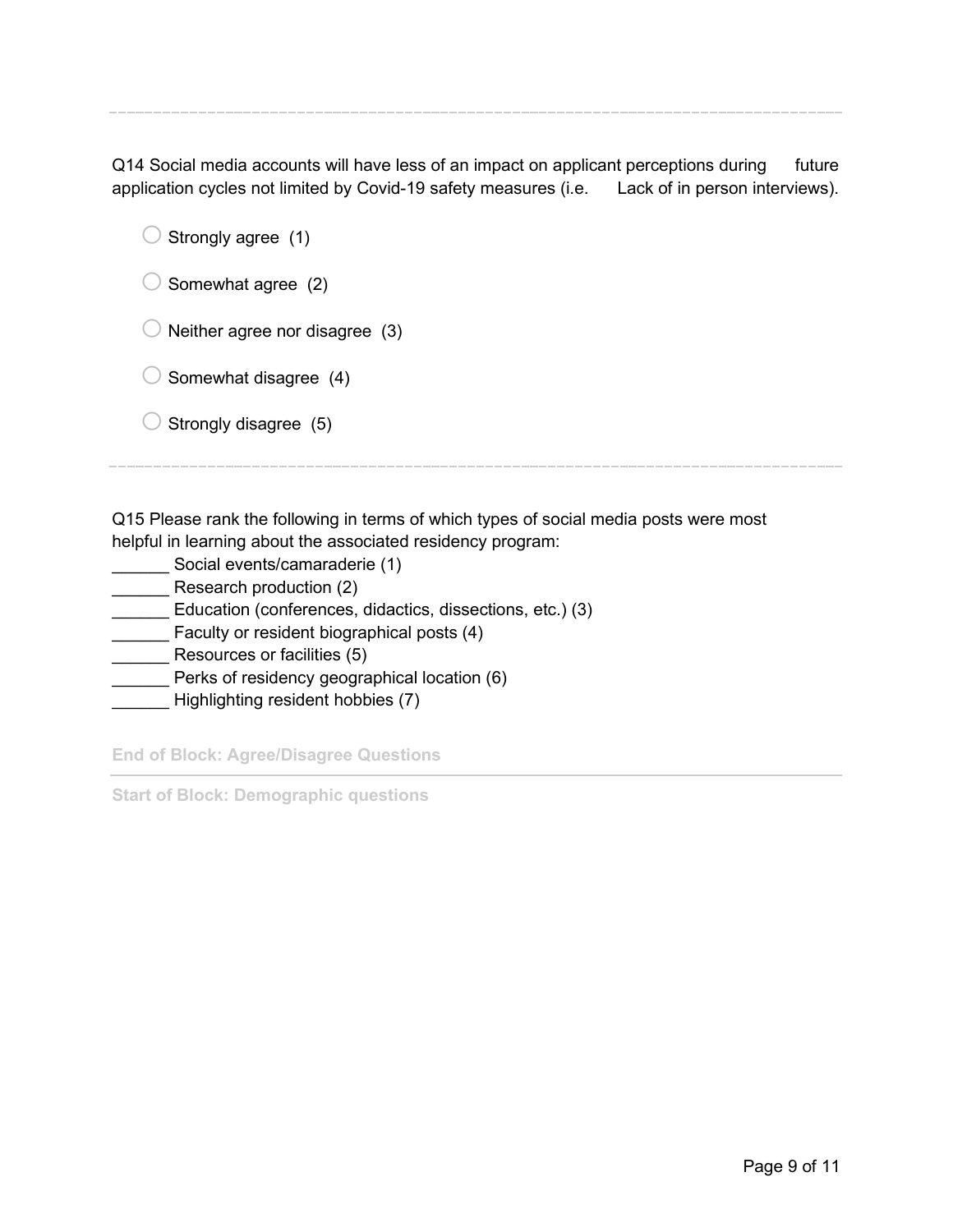Q16 What is your age?

 $\bigcirc$  Less than 25 (1)

 $\bigcirc$  25-30 years (2)

- $\bigcirc$  31-35 years (3)
- $\bigcirc$  36-40 years (4)
- $\bigcirc$  Greater than 40 (5)
- $\bigcirc$  Prefer not to respond (6)

Q17 Which gender identity do you most closely identify with?

| $\bigcirc$ Female (1)                        |
|----------------------------------------------|
| $\bigcirc$ Male (2)                          |
| $\bigcirc$ Transgender female (3)            |
| $\bigcirc$ Transgender male (4)              |
| $\bigcirc$ Gender variant/non-conforming (5) |
| $\bigcirc$ Other (6)                         |
| $\cup$ Prefer not to respond (7)             |